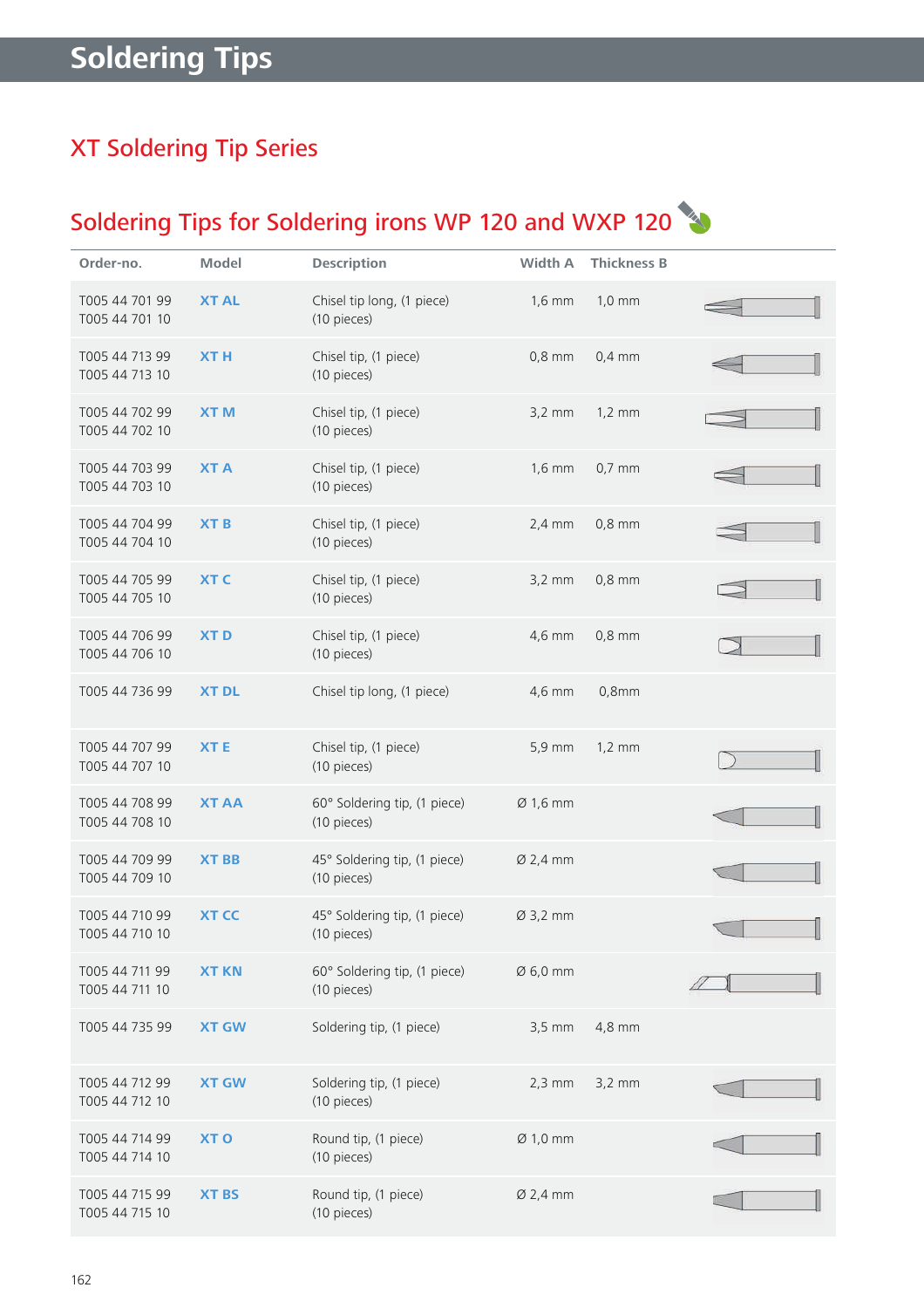

| Order-no.                        | <b>Model</b>            | <b>Description</b>                                |                      | <b>Width A Thickness B</b> |        |
|----------------------------------|-------------------------|---------------------------------------------------|----------------------|----------------------------|--------|
| T005 44 716 99<br>T005 44 716 10 | <b>XT CS</b>            | Round tip, (1 piece)<br>(10 pieces)               | $Ø$ 3,2 mm           |                            |        |
| T005 44 717 99<br>T005 44 717 10 | <b>XT DS</b>            | Round tip, (1 piece)<br>(10 pieces)               | Ø 5,0 mm             |                            |        |
| T005 44 718 99<br>T005 44 718 10 | <b>XTF</b>              | 30° Randf. abgeschr., (1 piece)<br>(10 pieces)    | $\varnothing$ 1,2 mm |                            |        |
| T005 44 719 99                   | XT Adapter M4 (1 piece) |                                                   |                      |                            | $\Box$ |
| T005 44 720 99                   | XT Adapter M5 (1 piece) |                                                   |                      |                            | $\Box$ |
| T005 44 721 99<br>T005 44 721 10 | <b>XT D45</b>           | 45° Solar Soldering tip, (1 piece)<br>(10 pieces) | 5 mm                 |                            |        |
| T005 44 730 99<br>T005 44 730 10 | <b>XT DDH45</b>         | (1 piece)<br>(10 pieces)                          | 4 mm                 |                            |        |
| T005 44 722 99                   |                         | XT Measuring tip                                  |                      |                            | 学の     |
| T005 87 657 11                   |                         | Barrel for WXP 120                                |                      |                            |        |
| T005 87 637 09                   |                         | Barrel for WP 120                                 |                      |                            |        |

#### **Continuation page 162, XT Soldering Tips for WP 120,WXP 120**

### XT Soldering head for WP 120 and WXP 120

**The XT soldering head is an ideal tool for tin coating, soldering and desoldering different components.** 

**The additional required barrel must be ordered separately. Order-no. Description** T0054473199 XT Soldering head 10 x 4 mm with adapter  $\sim$ TH consists of: XT Soldering head 10 x 4 mm and XT soldering head adapter. T0054473190 XT Soldering head 10 x 4 mm, spare T0054473299 XT Soldering head 20 x 4 mm with adapter  $\leq$ TI consists of: XT Soldering head 20 x 4 mm and XT soldering head adapter T0054473290 XT Soldering head 20 x 4 mm, spare T0054473399 XT Soldering head 33 x 4 mm with adapter  $\leq$ TI consists of: XT Soldering head 33 x 4 mm and XT soldering head adapter T0054473390 XT Soldering head 33 x 4 mm, spare T0054473499 XT Soldering head adapter, spare